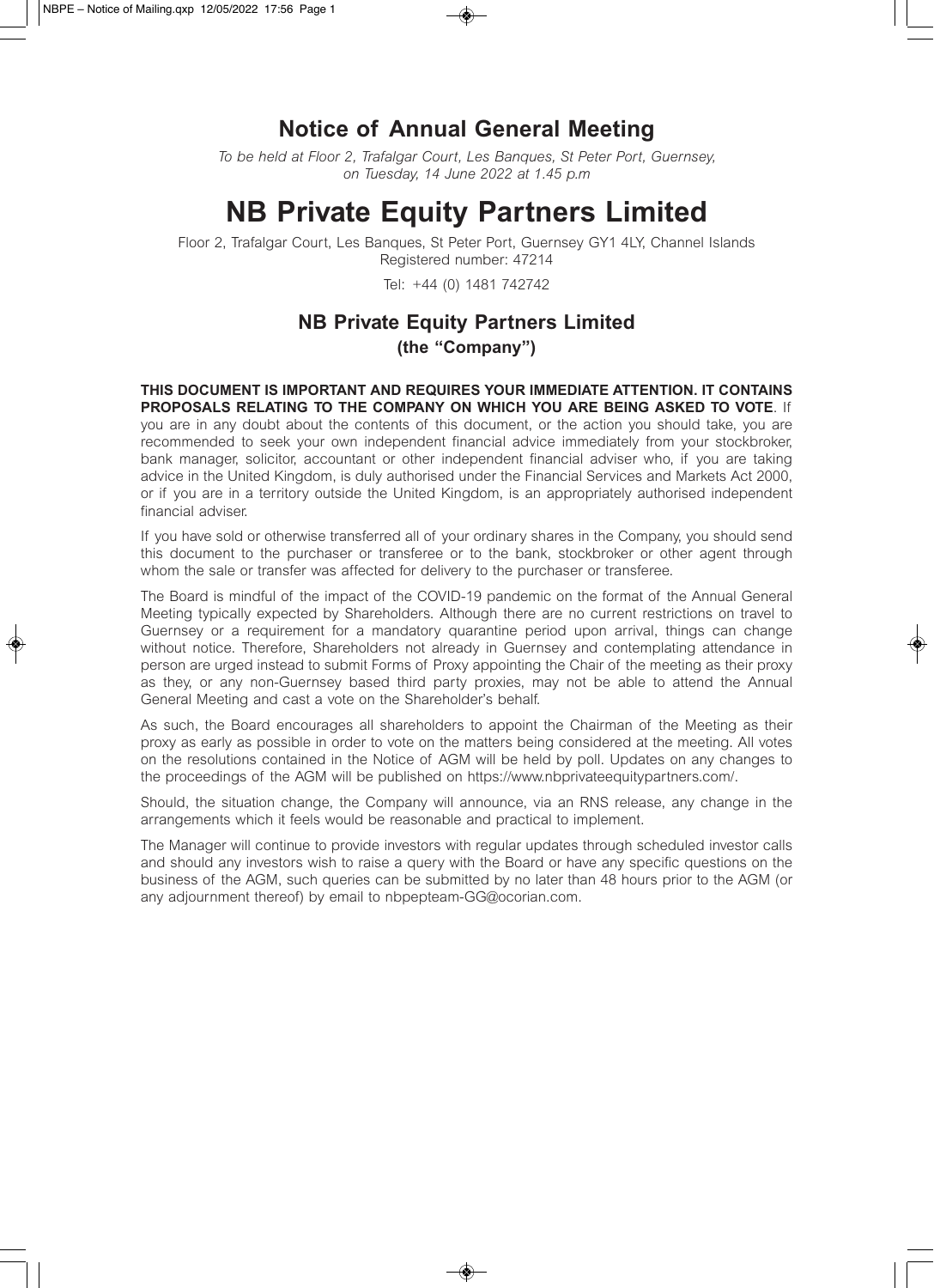### **LETTER FROM THE CHAIRMAN**

#### *Dear Shareholders,*

This Annual General Meeting ("**Annual General Meeting**" or "**AGM**") notice provides shareholders the details of the resolutions proposed at the Company's upcoming AGM in June 2022. In addition to a number of resolutions sought annually, this year's notice also includes one additional resolution:

#### **Approve a new Remuneration Policy**

We are seeking shareholder approval of the Company's Remuneration policy. The Remuneration Policy sets out how the Company proposes to pay the directors, including each element of remuneration that the directors are entitled to, and how this supports the Company's long-term strategy and performance. As a Guernsey investment company, "the Company" is not required to have a remuneration policy, but the directors recognise the importance of such a policy to shareholders and consistent with corporate governance best practices will be seeking shareholder approval for the approval of a Remuneration Policy. If approved, the Remuneration Policy will apply until it is next put to shareholders for approval, which will be at the Annual General Meeting in 2025, or sooner if it is proposed to vary the Remuneration Policy.

The proposed remuneration policy is outlined within the Notice of the AGM.

William Maltby Chairman 13 May 2022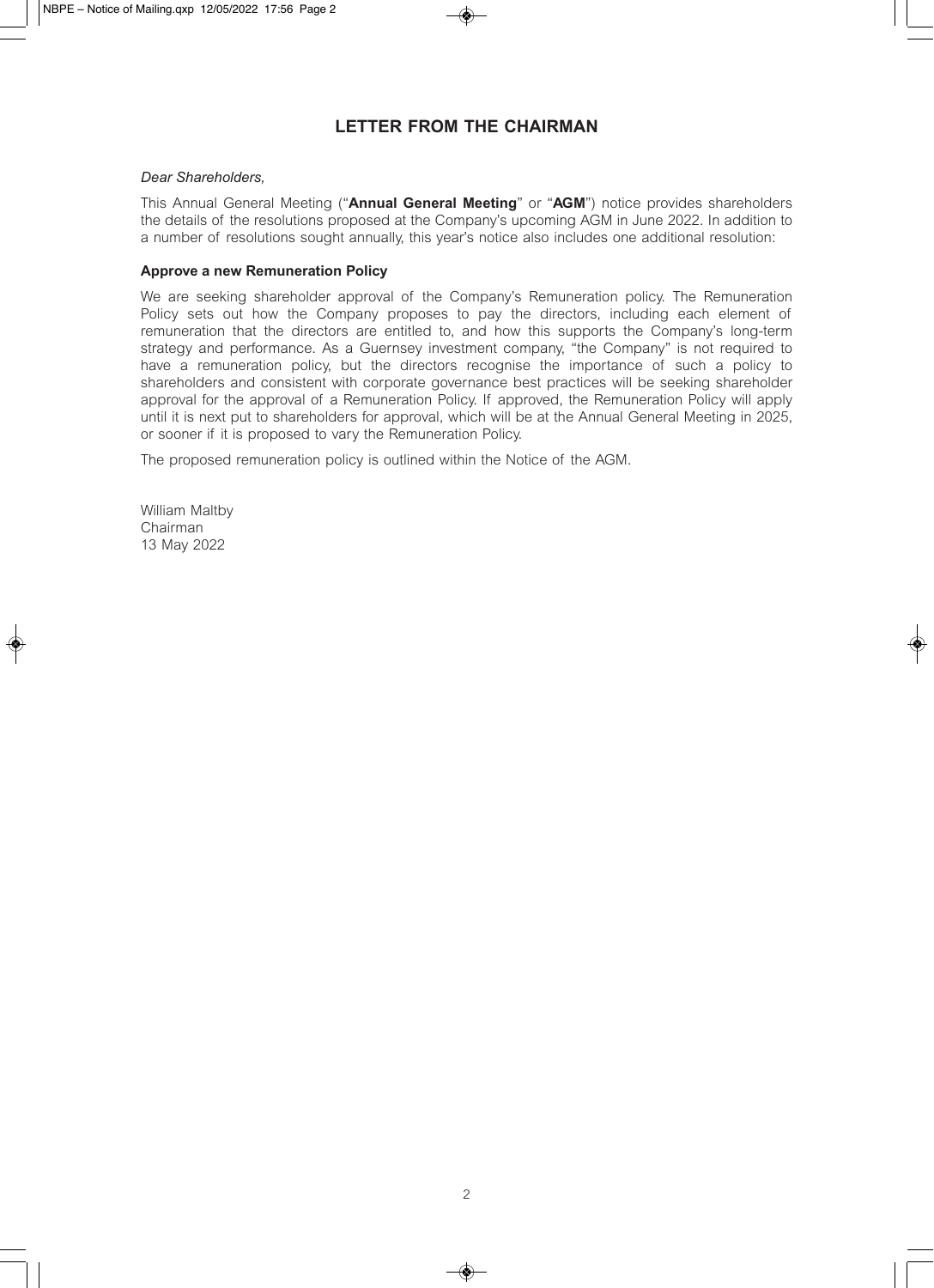NOTICE is hereby given that the annual general meeting ("**Annual General Meeting**" or "**AGM**") of the Company is to be held at Floor 2, Trafalgar Court, Les Banques, St Peter Port, Guernsey, on Tuesday, 14 June 2022 at 1.45p.m. for the transaction of the following business:

#### **Ordinary Resolutions**

To be proposed as ordinary resolutions:

- 1. That the Audited Financial Statements, the Directors' report, and the auditor's report for the financial year ended 31 December 2021 be received and considered.
- 2. That the Directors' Remuneration Report as set out in the Annual Report for the year ended 31 December 2021 be approved.
- 3. That the Directors' Remuneration Policy as set out below be approved.

#### *Proposed Remuneration Policy*

It is the Company's policy that the level of Directors' fees should be sufficient to attract and retain directors with appropriate skills having regard to the level of fees payable to non-executive Directors in the wider industry, the role that individual Directors fulfil, and the time committed to the Company's affairs. The Directors are all non-executive and their fees are set within the limits of the Company's Articles of Incorporation. The level of fees for Directors is reviewed annually by the Board.

It is not the Company's policy to include an element of performance related pay; all fees are paid in cash rather than any other instrument. Directors have no entitlement to pensions or pension-related benefits or medical or life insurance schemes, share options or long-term incentive schemes. The Directors of the Company are entitled to the reimbursement of reasonable fees and expenses incurred by them in the performance of their duties. Where expenses are recognised as a taxable benefit, a Director may receive the grossed-up costs of that expense as a benefit.

Annual fees are pro-rated where a change takes place during a financial year. These fee levels are subject to change periodically under this policy. The Chairman does not participate in any discussions relating to his own fee, which is determined by the other Directors.

The directors do not have a service contract but sign a letter of appointment, they are not entitled to a notice period or compensation upon early termination of their office.

- 4. That William Maltby as a Director of the Company, retiring in accordance with the AIC Code and Article 26.2 of the Company's Articles of Incorporation be re-elected.
- 5. That John Falla as a Director of the Company, retiring in accordance with the AIC Code and Article 26.2 of the Company's Articles of Incorporation be re-elected.
- 6. That Trudi Clark as a Director of the Company, retiring in accordance with the AIC Code and Article 26.2 of the Company's Articles of Incorporation be re-elected.
- 7. That Wilken von Hodenberg as a Director of the Company, retiring in accordance with the AIC Code and Article 26.2 of the Company's Articles of Incorporation be re-elected.
- 8. That Louisa Symington-Mills as a Director of the Company, retiring in accordance with the AIC Code and Article 26.2 of the Company's Articles of Incorporation be re-elected.
- 9. That KPMG Channel Islands Limited, who have indicated their willingness to continue in office, be re-appointed as auditors of the Company and to hold office from the conclusion of this AGM until the conclusion of the next AGM to be held in 2023.
- 10. That the Directors be authorised to determine the remuneration of KPMG Channel Islands Limited.
- 11. That the interim dividend of \$0.47 cents per share in respect of the period 1 July 2021 to 31 December 2021 declared by the Company, be ratified and approved.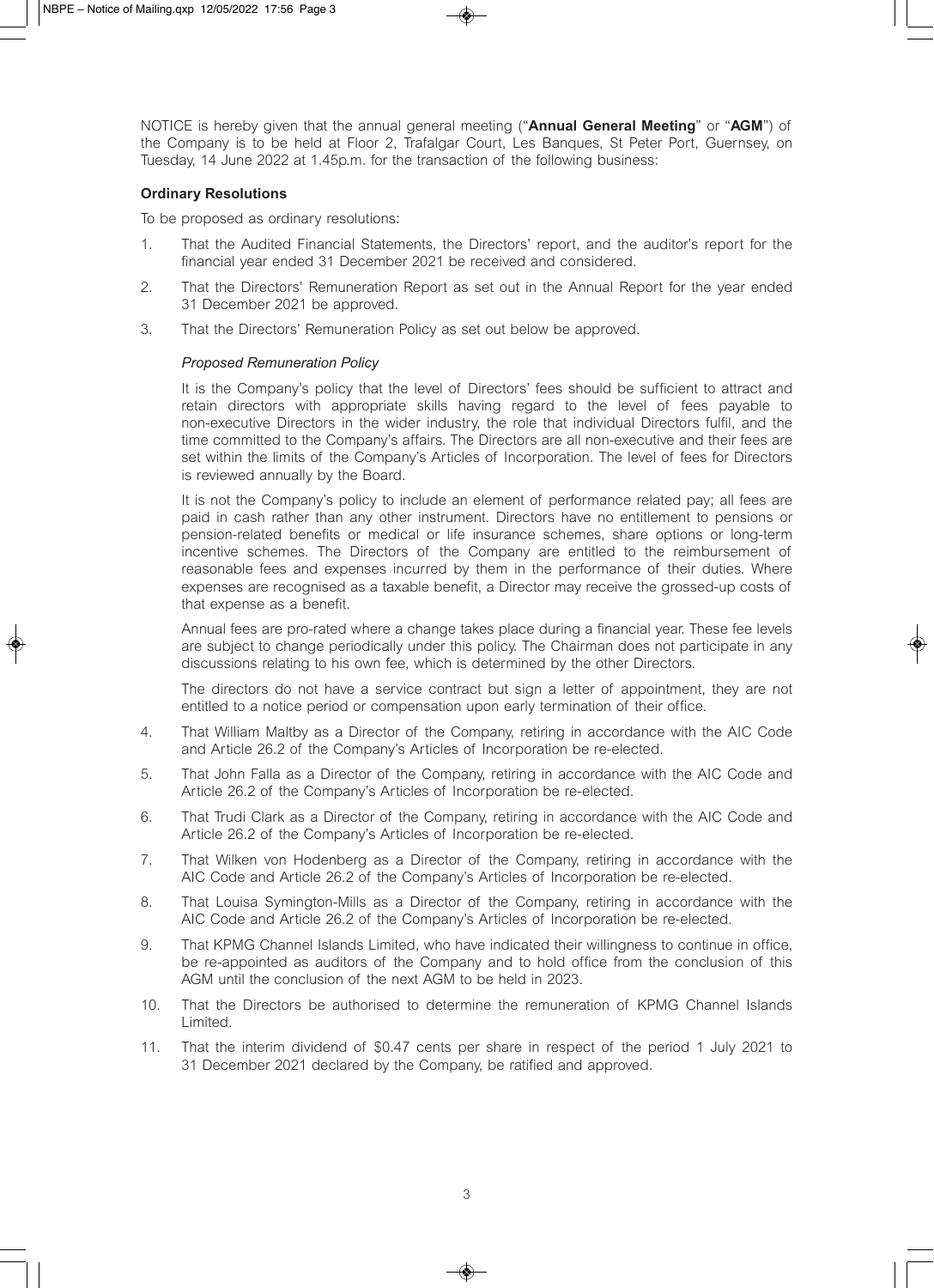#### **Special Resolutions**

To be proposed as special resolutions:

- 12. That the Company be and is hereby authorised, in accordance with section 315 of the Companies (Guernsey) Law, 2008, as amended (the "**Companies Law**"), subject to the Listing Rules made by the United Kingdom Financial Conduct Authority and all other applicable legislation and regulations, to make market acquisitions (within the meaning of section 316 of the Companies Law) of its own Class A Shares (as defined in the Company's Articles of Incorporation) which may be cancelled or held as treasury shares, provided that:
	- i. the maximum number of Class A Shares authorised to be purchased under this authority shall be 7,009,478 Class A Shares (being 14.99 per cent of the Class A Shares in issue (excluding Class A Shares held in treasury)) as at the Latest Practicable Date;
	- ii. the minimum price (exclusive of expenses) which may be paid for a Class A Share is US\$0.01;
	- iii. the maximum price (exclusive of expenses) which may be paid for a Class A Share shall be not more than an amount equal to the higher of (a) 5 per cent. above the average mid-market value of the Class A Shares on the regulated market where the repurchase is carried out for the five business days prior to the day the purchase is made and (b) the higher of (i) the price of the last independent trade and (ii) the highest current independent bid price, in each case on the regulated market where the purchase is carried out; and

such authority to expire on the date which is 15 months from the date of passing of this resolution or, if earlier, at the end of the Annual General Meeting of the Company to be held in 2023 (unless previously renewed, revoked or varied by the Company by special resolution) save that the Company may make a contract to acquire Class A Shares under this authority before its expiry which will or may be executed wholly or partly after its expiration and the Company may make an acquisition of Class A Shares pursuant to such a contract.

13. That the Directors be and are hereby authorised, pursuant to Article 5.7 of the Articles of Incorporation, to allot and issue or make offers or agreements to allot and issue, grant rights to subscribe for, or to convert any securities into, Class A Shares (including by way of sale of Class A Shares from treasury) ("**Relevant Securities**") for cash up to the aggregate number of Class A Shares equal to 4,671,426 (being 9.99 per cent. of the Class A Shares in issue as at the Latest Practicable Date) (excluding any Class A Shares held in treasury and after giving effect to the exercise of any warrants, options or other convertible securities outstanding as at such date) as if Article 5.2 of the Articles did not apply to any such allotment and issue, such authority to expire on the date which is 15 months from the date of the passing of this resolution or, if earlier, at the end of the Annual General Meeting of the Company to be held in 2023 (unless previously renewed, revoked or varied by the Company by a special resolution) save that the Company may, before such expiry, make an offer or agreement which would or might require Relevant Securities to be allotted and issued after such expiry and the Directors may allot and issue Relevant Securities in pursuance of such an offer or agreement as if the authority conferred by this resolution had not expired.

#### BY ORDER OF THE BOARD

Ocorian Administration (Guernsey) Limited Company Secretary

Floor 2 Trafalgar Court Les Banques St Peter Port Guernsey GY1 4LY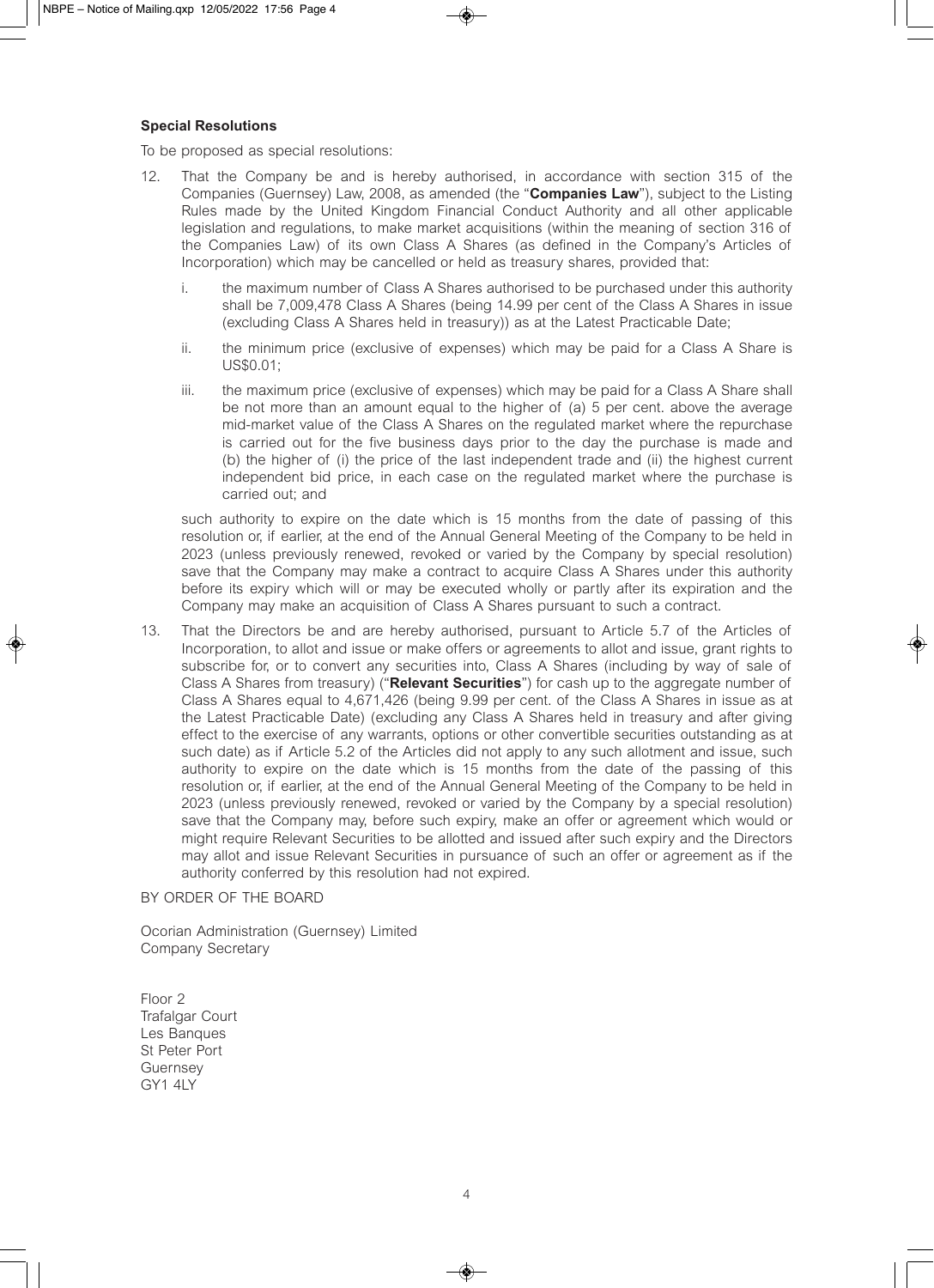#### **EXPLANATORY NOTES:**

#### *Ordinary Resolutions*

#### **Annual Report and Accounts – resolution 1:**

For each financial year the Directors are required to lay the audited accounts and the reports of the Directors and auditors to Shareholders at the Annual General Meeting. Shareholders will be asked to receive and consider the Annual Report and audited accounts for the financial year to 31 December 2021, together with the Reports of the Directors and Auditors thereon.

#### **Directors' remuneration report & policy – resolution 2 and resolution 3:**

Guernsey-registered companies are not obliged to prepare and publish a Directors' Remuneration Report. However, the Company has included details of its Directors' remuneration within the Annual Report and Accounts and an ordinary resolution will be put to Shareholders seeking approval of the Directors' remuneration. The shareholder vote will be advisory only, but the Directors of the Company will take the outcome of the vote into consideration when reviewing and setting the Company's remuneration policy.

The Directors' Remuneration Policy sets out Company's proposed policy on directors' remuneration and an ordinary resolution will be put forward to Shareholders seeking approval of the same.

#### **Election of Directors – resolutions 4, 5, 6, 7 & 8:**

In accordance with Article 26.2 of the Articles, at each AGM each Non-Independent Director shall retire and any Independent Director is subject to retirement by rotation at intervals of no more than three years together with such further Independent Directors as would bring the total number of Directors retiring at each annual general meeting to not greater than one third of the number of Directors in office as at the date of the relevant notice of annual general meeting. The Board has decided however that all directors should retire every year and, if appropriate, seek re-election to the Board as this is in accordance with the AIC Code.

An evaluation of the performance of the individual Directors was undertaken by the then incumbent Directors. This evaluation took the form of questionnaires and discussions to determine effectiveness and performance in various areas. Following this formal evaluation, the Chairman of the Meeting confirmed that the performance of each of the Directors continues to be effective and demonstrate commitment to their respective roles. The Board, therefore, believes that each of the Directors standing for re-election should be elected as there is a good mix of skills and this is demonstrated by the biographies contained in the Annual Report, published on 26 April 2022.

#### **Appointment and remuneration of the Auditors – resolutions 9 & 10:**

KPMG Channel Islands were reappointed as Statutory Auditors following an audit tender process undertaken in 2019. Shareholders will be asked to confirm the re-appointment of KPMG Channel Islands Limited as the Company's auditors until the conclusion of the next Annual General Meeting to be held in 2023 and to grant authority to the Directors to determine their remuneration.

#### **Approval of Interim Dividends – resolution 10:**

Interim dividends do not require shareholder approval under the Companies Law or the Articles of the Company; however, in line with the Pensions & Investment Research Consultants Ltd guidance, the Board wishes to afford the Shareholders the ability to ratify and approve the interim dividends paid in respect of the period 1 July 2021 to 31 December 2021. As the interim dividends have already been declared and paid, this is an advisory rather than a binding vote.

#### *Special Resolutions*

#### **Authorising the Company to purchase its own shares – resolution 12:**

Resolution 12 gives the Company authority to buy back its own ordinary shares in the market as permitted by the Companies Law. The authority limits the number of shares that could be purchased to a maximum number of Class A Shares equal to 7,009,478 Class A Shares (being 14.99 per cent. of the Class A Shares in issue) (excluding Class A Shares held in treasury) as at the Latest Practicable Date, and also sets minimum and maximum prices. This authority will expire on the date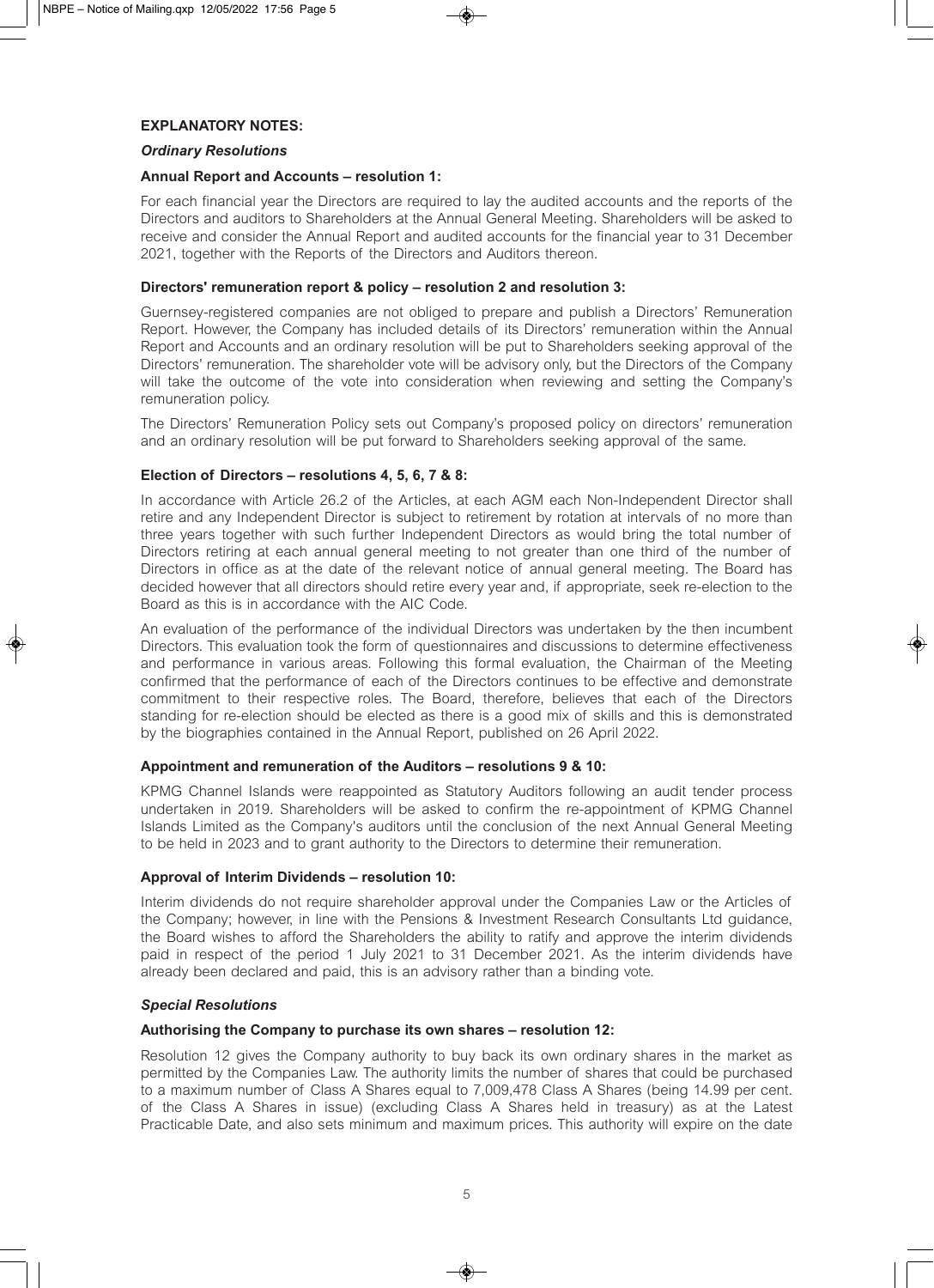which is 15 months from the date of passing of this resolution or, if earlier, at the end of the Annual General Meeting of the Company to be held in 2023.

The authority will be exercised only if the Directors believe that to do so would be in the interests of shareholders generally.

Any shares so purchased would be at a discount to Net Asset Value per share and therefore accretive to the Net Asset Value per share for remaining Shareholders.

#### **Disapplication of pre-emption rights – resolution 13:**

Resolution 13 will give the Directors authority to allot and issue or make offers or agreements to allot and issue, grant rights to subscribe for, or to convert any securities into, Class A Shares (including by way of sale of Class A Shares from treasury) for cash without complying with the pre-emption rights contained in Article 5.2 of the Articles in certain circumstances. This authority empowers the Directors to allot and issue or make offers or agreements to allot and issue, grant rights to subscribe for, or to convert any securities into, Class A Shares up to an aggregate number of Class A Shares as equal to 4,671,426 Class A Shares (representing 9.99 per cent. of the Class A Shares in issue) (excluding Class A Shares held in treasury) as at the Latest Practicable Date. This authority will expire on the date which is 15 months from the date of passing of this resolution or, if earlier, at the end of the Annual General Meeting of the Company to be held in 2023.

The Board considers that it is in the best interests of the Company and its Shareholders generally that the Company should seek the maximum authority generally supported by the pre-emption guidelines and have the flexibility conferred by resolution 13 to conduct a pre-emptive offering without complying with the requirements of the pre-emption provisions contained in the Articles and to finance business opportunities quickly and efficiently when they arise in line with the Company's strategy for growth.

Any Class A Shares issued pursuant to this authority would be issued at a premium to the Net Asset Value per Class A Share.

#### **Note from the Board:**

The Board considers that the Resolutions are in the best interests of the Company and its Shareholders as a whole. Accordingly, the Board unanimously recommends all Shareholders vote in favour of the Resolutions. The Directors who hold beneficial interests in Shares intend to do so in respect of their own beneficial holdings of Shares which, in aggregate, amount to 79,853 Shares, representing 0.17 per cent. of the issued share capital of the Company.

Information as to how to vote can be found in the notes below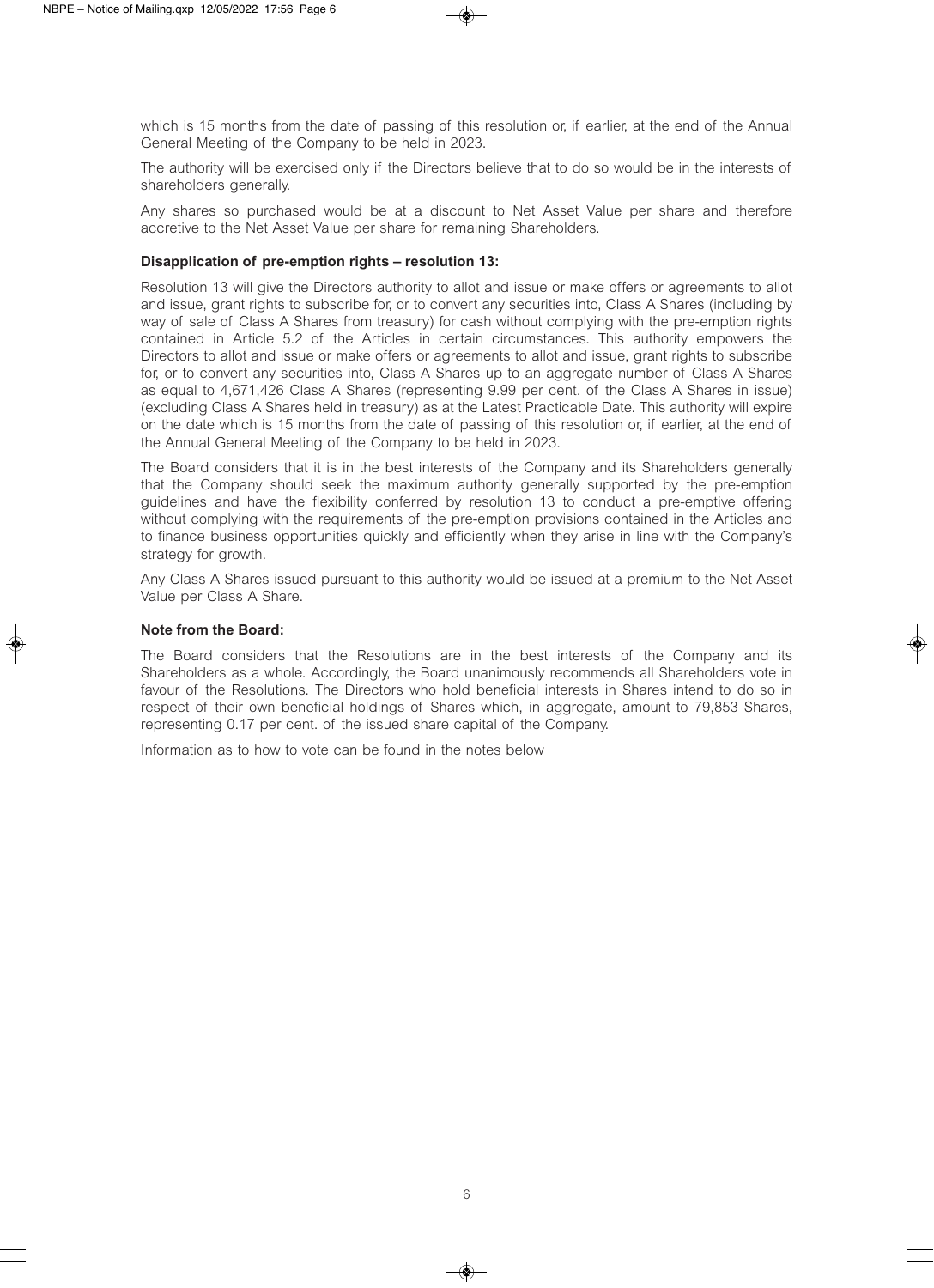#### **Notes to the Notice of the Annual General Meeting:**

- 1. For the purposes of this document "Latest Practicable Date" means 12 May 2022, being the latest practicable date prior to the date of this Notice of AGM.
- 2. In general, pursuant to the Articles:
	- (a) the Class A Shareholders shall have the right to receive notice of general meetings of the Company and shall have the right to attend and vote at all general meetings, provided that the Class A Shareholders shall have no right to vote on a 2022 ZDP or 2024 ZDP Liquidation Resolution or a 2022 ZDP or 2024 ZDP Reconstruction Resolution;
	- (b) except in the circumstances set out in Articles 4.8 and 4.10, Class B Shareholders shall not have the right to receive notice of or to attend or vote at any general meeting of the Company;
	- (c) except as set out in Articles 4.22 to 4.30, 2022 ZDP Shareholders shall not have the right to receive notice of or to attend or vote at any general meeting of the Company; and
	- (d) except as set out in Articles 4.30A to 4.30I, 2024 ZDP Shareholders shall not have the right to receive notice of or to attend or vote at any general meeting of the Company.
- 3. An ordinary resolution must be passed by a simple majority of the members entitled to vote and voting in person or by attorney or by proxy at the meeting.
- 4. A special resolution requires not less than 75 per cent. of the members entitled to vote and voting in person or by attorney or by proxy at the meeting.
- 5. A member who is entitled to attend and vote at the meeting is entitled to appoint another person as his proxy or attorney to exercise all or any of his rights to attend and to speak and vote at the meeting. A proxy or attorney need not be a member of the Company.
- 6. Submission of a proxy vote will not prevent a member from subsequently attending the meeting and voting in person if he so wishes. If you have appointed a proxy and vote at the meeting in person in respect of the Shares for which you have appointed a proxy, your proxy appointment in respect of those Shares will automatically be terminated. In the case of joint holders, the signature of only one of the joint holders is required on the Form of Proxy. Where more than one of the joint holder purports to appoint a proxy, only the appointment submitted by the more senior holder will be accepted. Seniority is determined by the order in which the names of the joint holders appear in the Company's register of members in respect of the joint holding (the first-named being more senior). Where a voting indication is given, your proxy must vote as directed. A vote withheld is not a vote in law, which means that the vote will not be counted in the calculation of votes for or against the resolution. If no voting indication is given, or if a discretionary vote is granted, your proxy will vote (or abstain from voting) at his or her discretion. Your proxy will vote (or abstain from voting) as he or she thinks fit in relation to every other matter which is put before the meeting.
- 7. You will not receive a hard copy proxy form for the 2022 AGM in the post. You can instead submit your proxy appointment and voting instruction electronically by accessing the shareholder portal at www.signalshares.com, logging in and selecting the 'Vote Online Now' link. You will require your username and password in order to log in and appoint and instruct a proxy. If you have forgotten your username or password you can request a reminder via the shareholder portal. If you have not previously registered to use the portal you will require your investor code ('IVC') which can be found on your share certificate or dividend notification. Proxy appointments should be submitted as early as possible and in any event, no later than 1.45pm on Friday, 10 June 2022. You may request a hard copy proxy form directly from the Registrars, Link Group by emailing enquiries@linkgroup.co.uk or by post at Link Group, 10th Floor, Central Square, 29 Wellington Street, Leeds, LS1 4DL. To be valid, any hard copy proxy form must be received by post or (during normal business hours only) by hand at the Company's registrars, Link Group, 10th Floor, Central Square, 29 Wellington Street, Leeds, LS1 4DL by no later than 1:45pm Friday, 10 June 2022, or, if the meeting is adjourned not less than 48 hours before the time appointed for holding adjourned meeting or, in the case of a poll taken more than 48 hours after it was demanded, 24 hours before the time appointed for the taking of a poll or, in the case of a poll taken not more than 48 hours after it was demanded, the time at which the poll was demanded, as the case may be, at which the person named in such instrument proposes to vote, otherwise the person so named shall not be entitled to vote in respect thereof. In calculating such 48 hour period referred to above, no account shall be taken of any part of a day that is not a Business Day. The Company will also accept Forms of Proxy deposited in accordance with the Articles. The Directors may, in their absolute discretion, elect to treat as valid any instrument appointing a proxy which is deposited later than 1.45p.m. on Friday, 10 June 2022. If the Directors so elect, the person named in such instrument of proxy shall be entitled to vote. If you need help with voting online, or require a paper proxy form, please contact our Registrar, Link Group by email at enquiries@linkgroup.co.uk, or you may call Link on 0371 664 0391 if calling from the UK, or +44 (0) 371 664 0391 if calling from outside the UK. Calls are charged at the standard geographic rate and will vary by provider. Calls outside the United Kingdom will be charged at the applicable international rate; lines are open 9.00am to 5.30pm, Monday to Friday excluding public holidays in England and Wales.
- 8. To have the right to attend and vote at the meeting (and also for the purpose of calculating how many votes a member may cast on a poll) a member must have his or her name entered on the register of members not later than close of business on Friday, 10 June 2022. Changes to entries in the register after that time shall be disregarded in determining the rights of any member to attend and vote at the meeting.
- 9. The quorum for the meeting is two Shareholders present in person or by proxy and entitled to vote, unless the Company has only one Shareholder entitled to vote in which case the quorum shall be one Shareholder present in person or by proxy.
- 10. If within half an hour after the time appointed for the meeting a quorum is not present, the meeting shall stand adjourned to the same day in the next week (or if that date be a public holiday in the Island of Guernsey to the next working day thereafter) at the same time and place and no notice of such adjournment need be given. At any such adjourned meeting, one Shareholder present in person or by proxy shall be a quorum.
- 11. To allow effective constitution of the meeting, if it is apparent to the Chairman that no Shareholders will be present in person or by proxy, other than by proxy in the Chairman's favour, then the Chairman may appoint a substitute to act in his stead for any Shareholder, provided that such substitute proxy shall vote on the same basis as the Chairman of the Meeting.